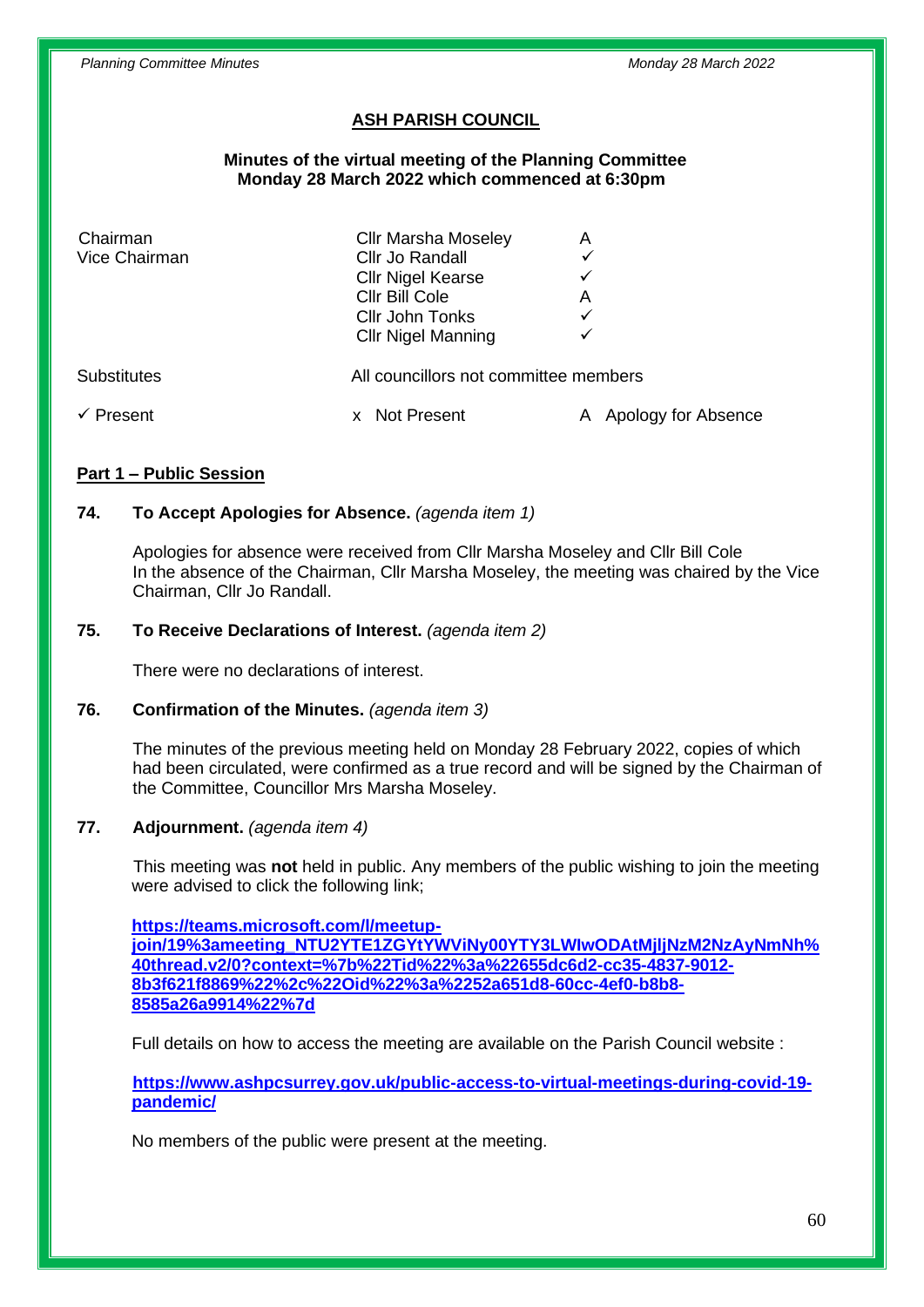# **78. Applications for Planning Consent.** *(agenda item 5)*

Members considered the planning permission applications received as detailed at Appendix A and it was:

 *Recommended upon consideration of the applications as at Appendix A to make observations as shown.*

#### **79. Applications for Tree Surgery.** *(agenda item 6)*

To consider tree surgery applications and if deemed necessary, make representation on behalf of the Council subject to plans being received as detailed at Appendix B.

## *Recommended upon consideration of the applications as at Appendix B to make observations as shown.*

#### **80. Correspondence.** *(agenda item 8)*

There was correspondence received from Guildford Borough Council **Ref : 21/P/01871** 20 Parsons Way, Tongham, Farnham, GU10 1FB, notifying that an appeal has been made to the Secretary of State against the Council's decision for the proposed development. This was noted and, as per the committee's previous consideration, there were no objections.

#### **81. Next Meeting.** *(agenda item 9)*

The next meeting is due to be held **Monday 25 April 2022** commencing at 6:30pm.

*The meeting concluded at 19:03pm*

Chairman **Exercise Chairman Chairman Chairman Chairman Chairman Chairman Chairman Chairman Chairman Chairman Chairman Chairman Chairman Chairman Chairman Chairman Chairman Chairman Chair**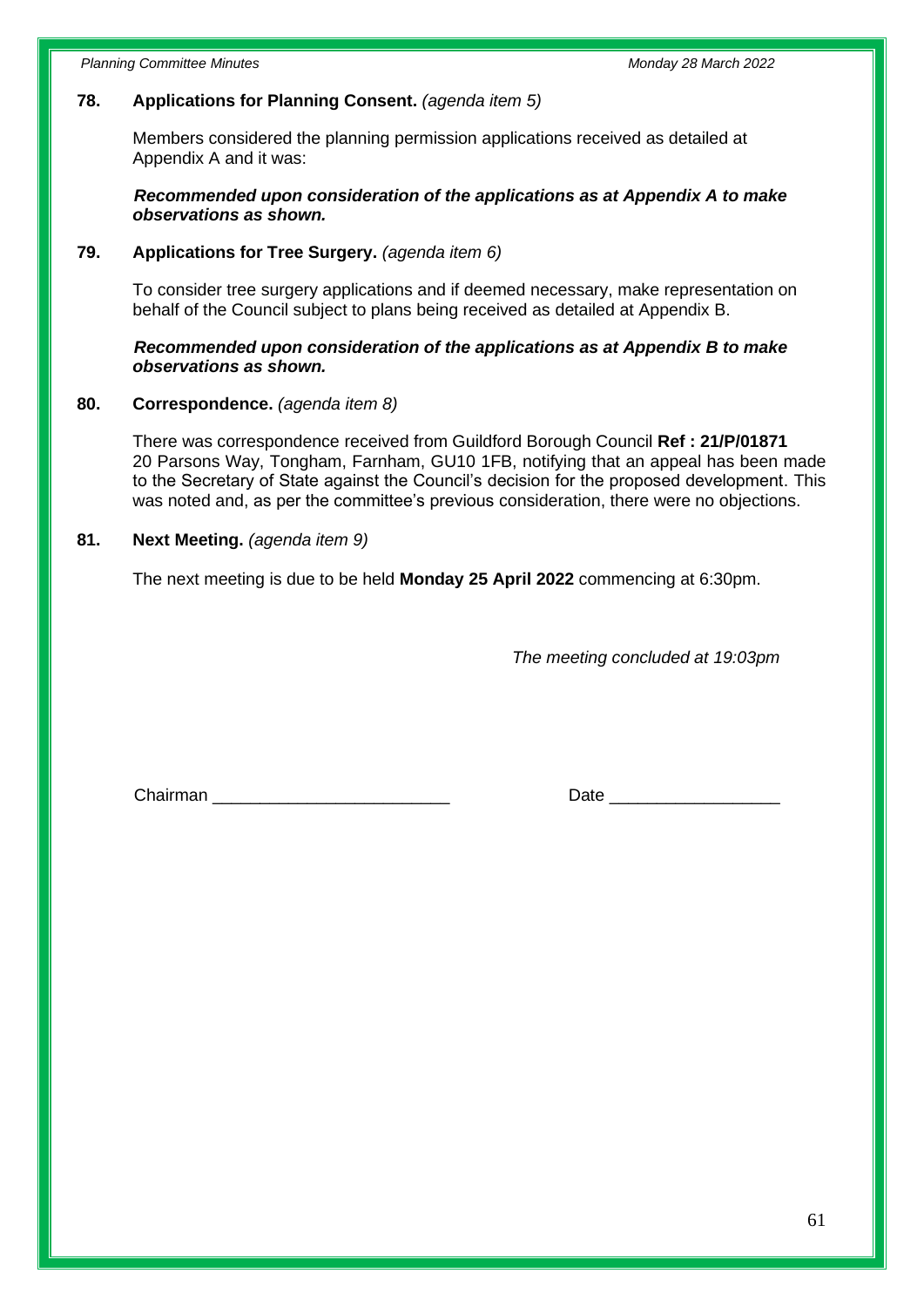## **ASH PARISH COUNCIL**

# **Applications for Planning Consent**

# **28 March 2022**

| <b>Number and Location</b>                                                                                                                                                                                                                                                                                | <b>Development Proposed</b>                                                                |  |
|-----------------------------------------------------------------------------------------------------------------------------------------------------------------------------------------------------------------------------------------------------------------------------------------------------------|--------------------------------------------------------------------------------------------|--|
| 21/P/02068                                                                                                                                                                                                                                                                                                | Proposed single storey rear extension with<br>room above, dormer extension to left side    |  |
| <b>Ashbourne</b>                                                                                                                                                                                                                                                                                          | elevation, new dormer to right side                                                        |  |
| Ash                                                                                                                                                                                                                                                                                                       | elevation, proposed garage and changes to                                                  |  |
| <b>GU12 6HW</b>                                                                                                                                                                                                                                                                                           | fenestration following demolition of                                                       |  |
|                                                                                                                                                                                                                                                                                                           | conservatory.                                                                              |  |
|                                                                                                                                                                                                                                                                                                           |                                                                                            |  |
| <b>Objections</b><br>1. Dormer flat roof not in accordance with Guildford Borough Council's Design<br><b>Guide for Residential Extensions.</b><br>2. Extension not subservient to original dwelling<br>3. Extension overlooks neighbouring properties<br>4. Poor design<br>5. Possible breach of 45° rule |                                                                                            |  |
| 22/P/00204                                                                                                                                                                                                                                                                                                | Ground floor side extension, including<br>changes to fenestration.                         |  |
| Weirside                                                                                                                                                                                                                                                                                                  |                                                                                            |  |
| <b>Frimley Road</b>                                                                                                                                                                                                                                                                                       |                                                                                            |  |
| Ash                                                                                                                                                                                                                                                                                                       |                                                                                            |  |
| <b>GU12 5NL</b>                                                                                                                                                                                                                                                                                           |                                                                                            |  |
| <b>Objections</b><br>North elevation - Flat roof not in accordance with Guildford Borough<br>1.<br><b>Council's Design Guide for Residential Extensions.</b>                                                                                                                                              |                                                                                            |  |
| 22/P/00216                                                                                                                                                                                                                                                                                                | <b>Certificate of Lawfulness for a proposed</b><br>development to establish whether a loft |  |
| <b>3 Kestrel Close</b>                                                                                                                                                                                                                                                                                    | conversion including one front rooflight                                                   |  |
| Ash                                                                                                                                                                                                                                                                                                       | and two rear rooflights would be lawful.                                                   |  |
| <b>GU12 5RS</b>                                                                                                                                                                                                                                                                                           |                                                                                            |  |
|                                                                                                                                                                                                                                                                                                           |                                                                                            |  |
| <b>Full planning application required</b><br><b>Objections</b><br>1 Rooflights at a low level - possibly overlooking peighbouring properties -                                                                                                                                                            |                                                                                            |  |

- *1. Rooflights at a low level – possibly overlooking neighbouring properties – would recommend obscured glass*
- *2. Due to the change in usage from loft to habitable space, resulting head height appears very restricted*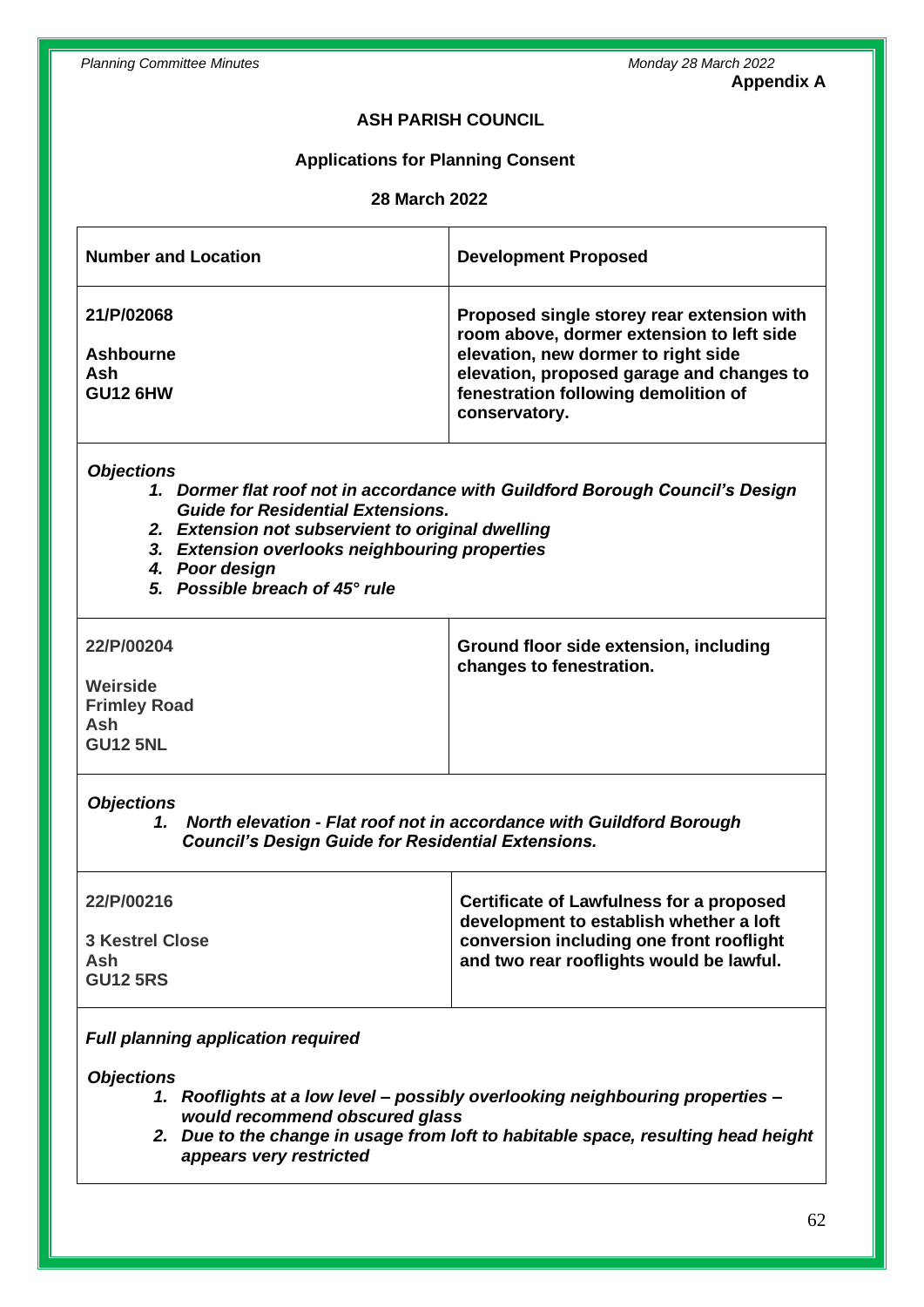*Planning Committee Minutes Monday 28 March 2022*

|                                                                                                                                                                                                                                                                                                                                                                                                                                                                                        | <b>Number and Location</b>                                        | <b>Development Proposed</b>                                                                                                                               |
|----------------------------------------------------------------------------------------------------------------------------------------------------------------------------------------------------------------------------------------------------------------------------------------------------------------------------------------------------------------------------------------------------------------------------------------------------------------------------------------|-------------------------------------------------------------------|-----------------------------------------------------------------------------------------------------------------------------------------------------------|
| 22/P/00275                                                                                                                                                                                                                                                                                                                                                                                                                                                                             |                                                                   | Erection of an oak framed carport<br>(retrospective).                                                                                                     |
|                                                                                                                                                                                                                                                                                                                                                                                                                                                                                        | 9 Old Cross Tree Way                                              |                                                                                                                                                           |
| <b>Ash Green</b>                                                                                                                                                                                                                                                                                                                                                                                                                                                                       |                                                                   |                                                                                                                                                           |
| <b>GU12 6HT</b>                                                                                                                                                                                                                                                                                                                                                                                                                                                                        |                                                                   |                                                                                                                                                           |
| <b>No observations</b>                                                                                                                                                                                                                                                                                                                                                                                                                                                                 |                                                                   |                                                                                                                                                           |
| 22/P/00284                                                                                                                                                                                                                                                                                                                                                                                                                                                                             |                                                                   | Proposed front porch, single side<br>extension, two storey side/rear extension                                                                            |
| 19 Loddon Way                                                                                                                                                                                                                                                                                                                                                                                                                                                                          |                                                                   | and minor fenestration changes.                                                                                                                           |
| Ash                                                                                                                                                                                                                                                                                                                                                                                                                                                                                    |                                                                   |                                                                                                                                                           |
| <b>GU12 6NT</b>                                                                                                                                                                                                                                                                                                                                                                                                                                                                        |                                                                   |                                                                                                                                                           |
| <b>Objections</b><br>2.                                                                                                                                                                                                                                                                                                                                                                                                                                                                | <b>Borough Council's Design Guide for Residential Extensions.</b> | 1. Two storey extension too close to the boundary line in prominent position<br>Single storey side extension - Flat roof not in accordance with Guildford |
| 22/P/00295                                                                                                                                                                                                                                                                                                                                                                                                                                                                             |                                                                   | Erection of a five bedroom detached<br>dwelling and associates 3 parking places.                                                                          |
| <b>3 White Rose</b>                                                                                                                                                                                                                                                                                                                                                                                                                                                                    |                                                                   |                                                                                                                                                           |
| <b>Guildford Road</b>                                                                                                                                                                                                                                                                                                                                                                                                                                                                  |                                                                   |                                                                                                                                                           |
| Ash                                                                                                                                                                                                                                                                                                                                                                                                                                                                                    |                                                                   |                                                                                                                                                           |
| <b>GU12 6FE</b>                                                                                                                                                                                                                                                                                                                                                                                                                                                                        |                                                                   |                                                                                                                                                           |
| <b>Objections</b><br>1. Strongly object as site is a designated traveller site and not a site for a<br>permenent dwelling<br>2. The four pitches and a washblock currently presented would be reduced to<br>three pitches and the washblock would be demolished.<br>3. Should application be successful, alternative land for travilers should be<br>found elsewhere<br>4. Dwelling too large, inappropriate and not in keeping with the area.<br>5. Within the buffer zone of TBHSPA. |                                                                   |                                                                                                                                                           |
| 22/P/00258<br><b>4 Warwick Road</b><br><b>Ash Vale</b><br><b>GU12 5PL</b>                                                                                                                                                                                                                                                                                                                                                                                                              |                                                                   | First floor side extension and conservation<br>of integral garage into a habitable room<br>along with changes to fenestration.                            |
| <b>Objections</b>                                                                                                                                                                                                                                                                                                                                                                                                                                                                      | 1. Extension not subservient to original dwelling                 |                                                                                                                                                           |

63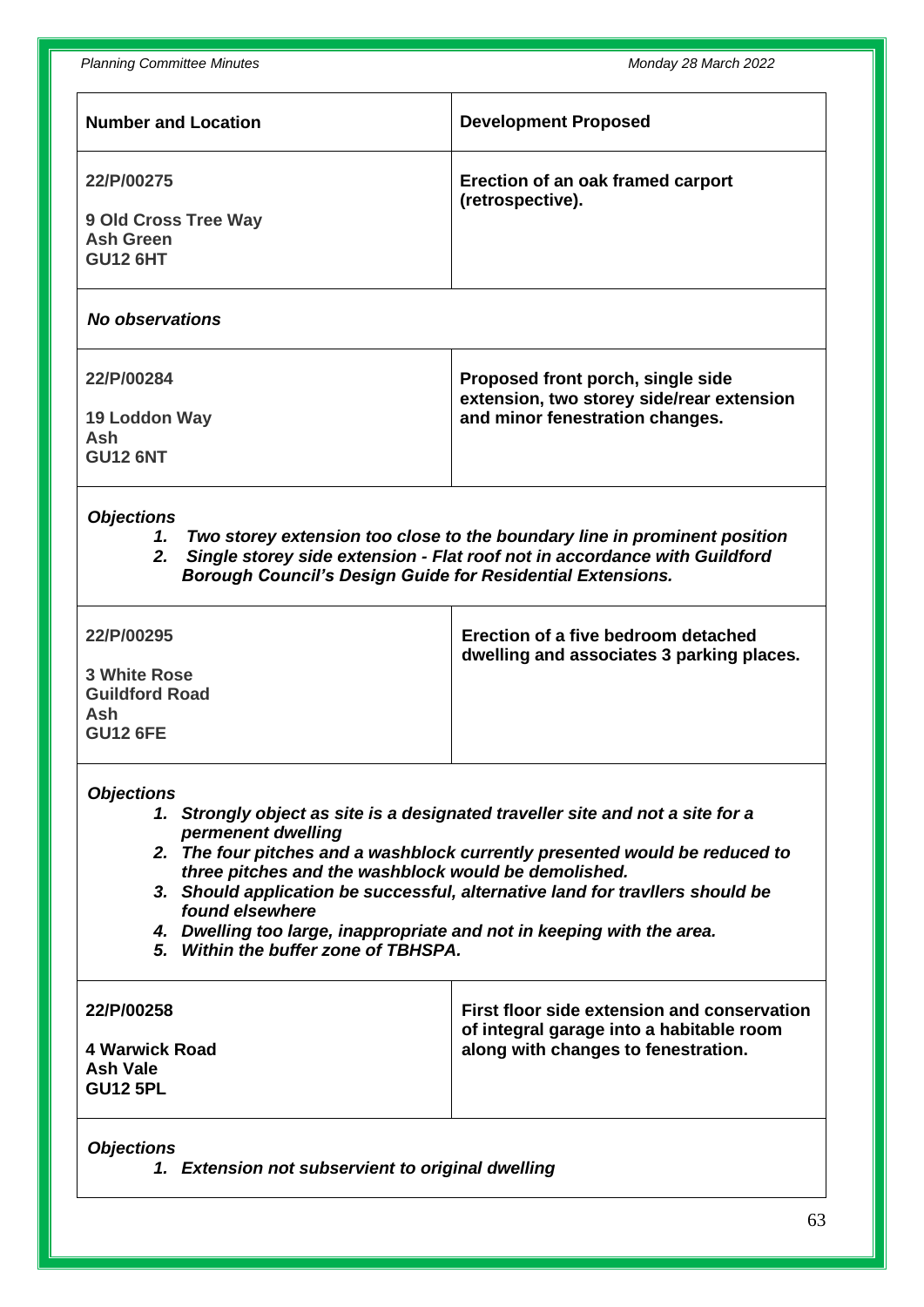| <b>Number and Location</b>                                           | <b>Development Proposed</b>                                                      |
|----------------------------------------------------------------------|----------------------------------------------------------------------------------|
| 22/P/00316<br>24 Prospect Road<br><b>Ash Vale</b><br><b>GU12 5ED</b> | Erection of a fence along the southern<br>boundary to the front of the property. |

*Objections*

- *1. Fence runs between two properties and rises from one garden to the other. Concern that height is excessive.*
- *2. Potential loss of light to adjoining property.*

| 22/P/00178                                      | Proposed erection of two-storey semi-<br>detached dwelling, driveway and dropped                                                          |
|-------------------------------------------------|-------------------------------------------------------------------------------------------------------------------------------------------|
| <b>33 Ewins Close</b><br>Ash<br><b>GU12 6RZ</b> | kerb, and single-storey rear extension to<br>existing house, following demolition of<br>existing two storey side extension and<br>garage. |

#### *Objections*

- *1. Flat roof at rear not in accordance with Guildford Borough Council's Design Guide for Residential Extensions.*
- *2. New building too close to boundary*
- *3. Plot over-developed and cramped*
- *4. Within the buffer zone of TBHSPA.*
- *5. Loss of parking on an already congested road*
- *6. Terracing effect*

| 22/P/00329            | Proposed single storey front porch<br>extension, two storey side extension, part |
|-----------------------|----------------------------------------------------------------------------------|
| Shangri La            | single/part two storey rear extension                                            |
| <b>Beetons Avenue</b> | following demolition of existing detached                                        |
| Ash                   | garage. Creation of three parking spaces to                                      |
| <b>GU12 5DH</b>       | the front.                                                                       |

## *Objections*

- *1. Flat roof at rear not in accordance with Guildford Borough Council's Design Guide for Residential Extensions.*
- *2. Rear extension too large*
- *3. Loss of privacy and light to neighbouring properties*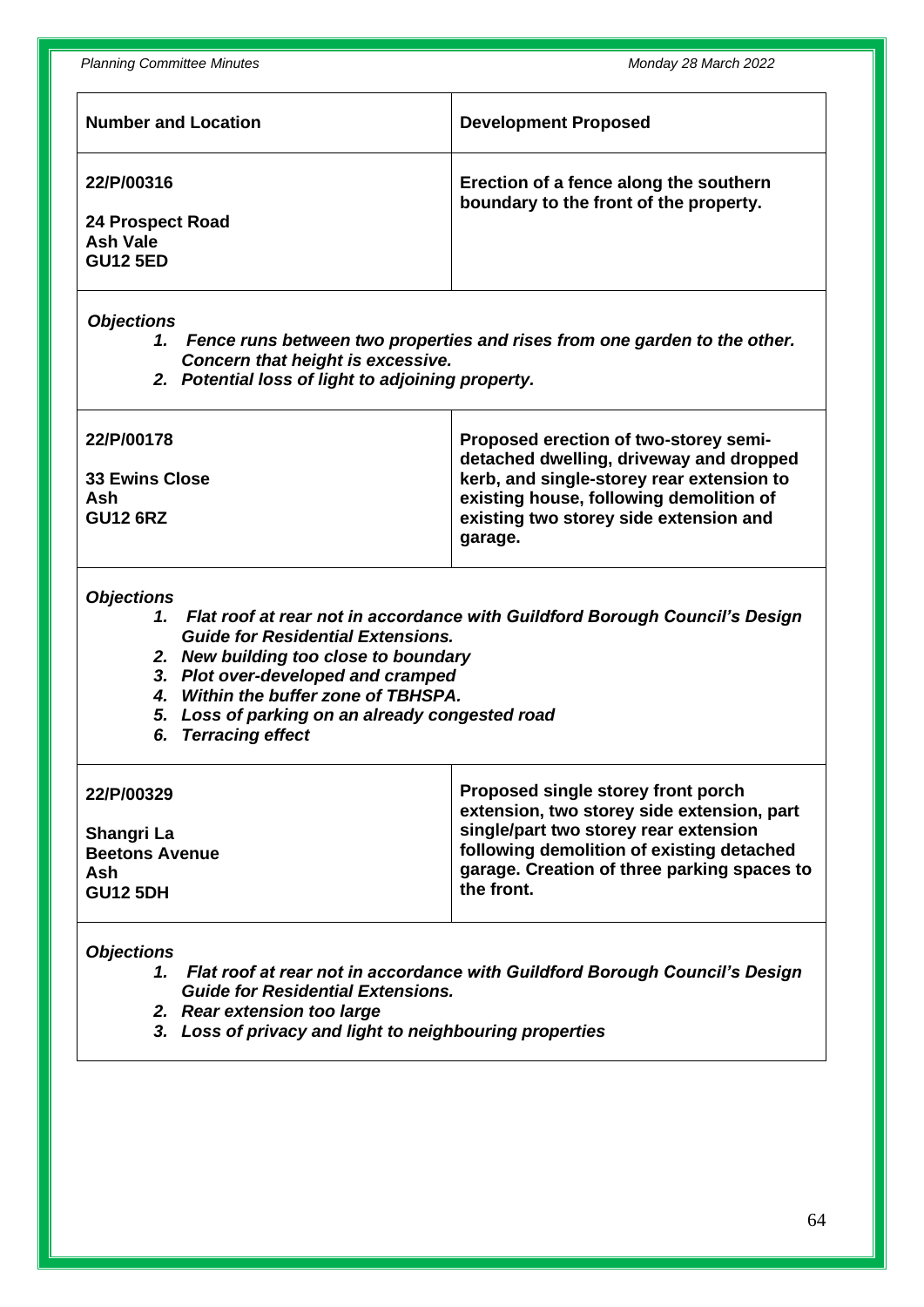| <b>Number and Location</b>                                                              | <b>Development Proposed</b>                              |
|-----------------------------------------------------------------------------------------|----------------------------------------------------------|
| 22/P/00337                                                                              | Part single-storey, part first-storey rear<br>extension. |
| <b>4 Beaumont Cottages</b><br><b>Frimley Road</b><br><b>Ash Vale</b><br><b>GU12 5PE</b> |                                                          |

#### *Objections*

- *1. Flat roof not in accordance with Guildford Borough Council's Design Guide for Residential Extensions.*
- *2. Extension out of character with existing properties*
- *3. Blocky design*

| 21/P/01211                              | Reserved matters application pursuant to<br>outline permission 18/P/02308, |
|-----------------------------------------|----------------------------------------------------------------------------|
| <b>Land at May and Juniper Cottages</b> | approved on 18/02/2020, to consider                                        |
| <b>Ash Green Road</b>                   | appearance, landscaping, layout and                                        |
| Ash                                     | scale in respect of the erection of 98                                     |
| <b>GU12 6JH</b>                         | dwellings.                                                                 |

#### **Objections**

- **1. Properties potentially overlooking Juniper Cottage**
- **2. Garages/Parking located to rear of properties – possible source of anti-social behaviour**
- **3. Concern about the lack of sufficient parking on local adjoining roads for any potential overflow parking from development**
- **4. Two entrances required for development of this size but only one included in plans leading onto a dangerous curve. Access via the proposed adjacent development at Ash Manor not certain as that application not yet approved.**
- **5. Potential for flooding – Is the drainage proposed appropriate for the design layout of the site.**
- **6. 3 five bedroom properties are proposed. There is a requirement for smaller dwellings in the area**